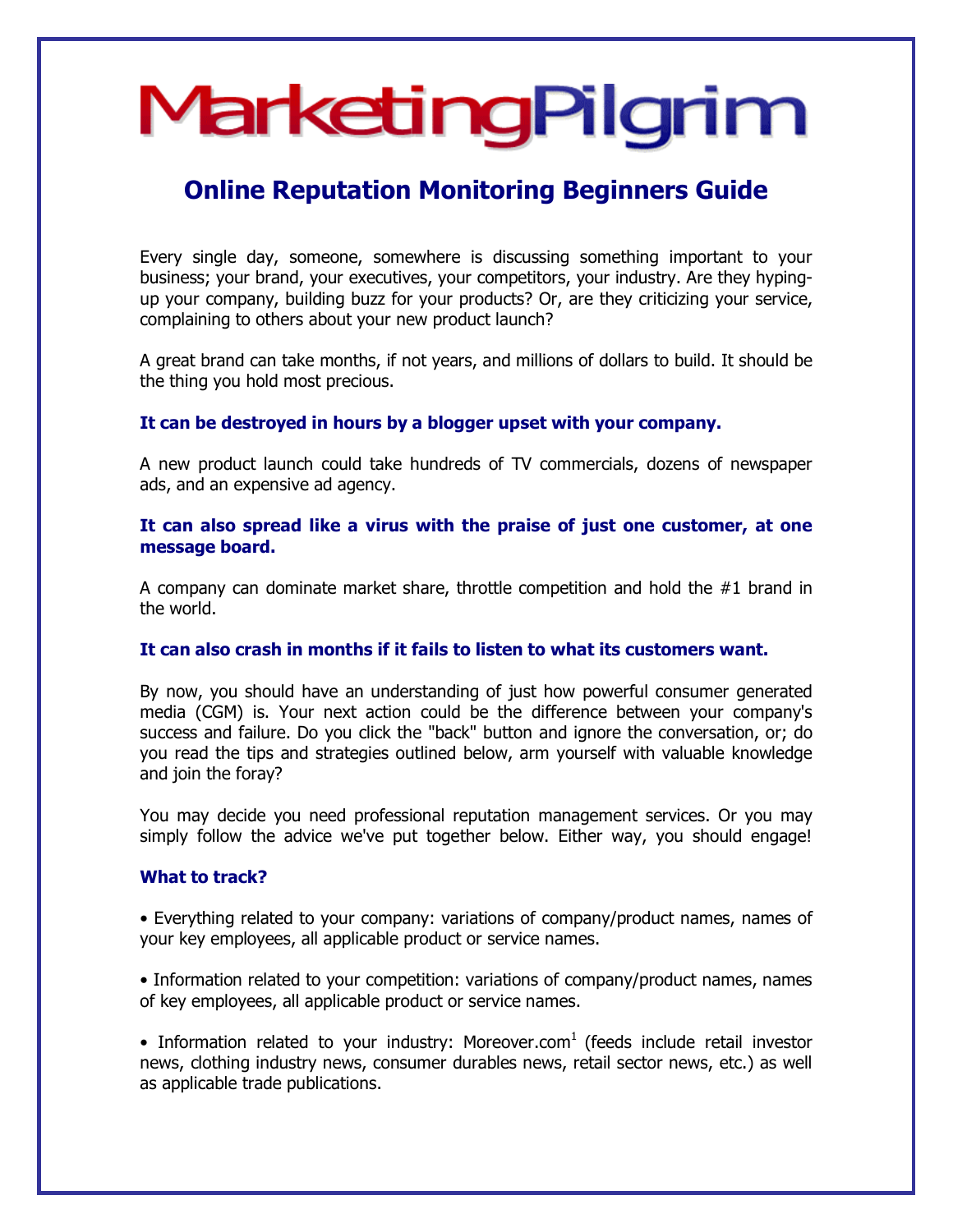#### **How to track?**

• If possible, monitor hourly as early action is crucial.

• Create custom RSS feeds based on keyword searches: Feedster.com, Technorati.com, IceRocket.com, Google.com/blogsearch, Blogpulse.com, MSN Spaces<sup>2</sup>, Yahoo! News<sup>3</sup>, Google News<sup>4</sup>, MSN News<sup>5</sup> and PubSub.com.

• Monitor This<sup>6</sup> allows you to monitor a single keyword across 22 different search engine feeds at the same time.

• Filter all feeds into one RSS Reader for easy and time-efficient monitoring options include: Newsgator.com, Bloglines.com, Google Reader<sup>7</sup> or Pluck.com.

• Sign up for Google and Yahoo email alerts using your desired keywords (http://alerts.yahoo.com/ and www.google.com/alerts).

ï Determine message boards/forums to track: BoardReader.com, ForumFind.com, Big-Boards.com, BoardTracker.com, iVillage<sup>8</sup>, Yahoo Message Boards<sup>9</sup>, MSN Money<sup>10</sup>.

• Determine groups to track: Yahoo Groups<sup>11</sup>, AOL Groups<sup>12</sup>, MSN Groups<sup>13</sup>, Google Groups $^{14}$ .

• Track changes on web pages via tools such as Copernic Tracker<sup>15</sup>, Website Watcher<sup>16</sup> and WatchThatPage.com. Monitor every page of your competitor's web site and specific keywords on pages, etc.

o Also, a good tool for tracking posts to user groups, message boards, forums and blog comments.

## **Helpful Free Tools:**

• Create your own search engine at Rollyo.com. This is a great way to track sites that do not offer RSS feeds for keywords such as Consumerist.com, PlanetFeedback.com, ComplaintCenter.com, Complaints.com, Better Business Bureau<sup>17</sup> and RipOffReport.com.

• Use Keotag.com to search for tagged blog posts across multiple blog search engines.

• Get a feel for stories that are creating "buzz" in the blogosphere via sites like Techmeme.com and Blogniscient.com.

• Acquire an overview of blogger opinions (both negative and positive) via Opinmind.com, a blog search engine that allows you to type any subject into its search box.

• Learn about a specific blog's traffic, credibility and popularity via PubSub.com, Alexa.com and IceRocket.com $^{18}$ .

MarketingPilgrim

Andy Beal Page 2 www.MarketingPilgrim.com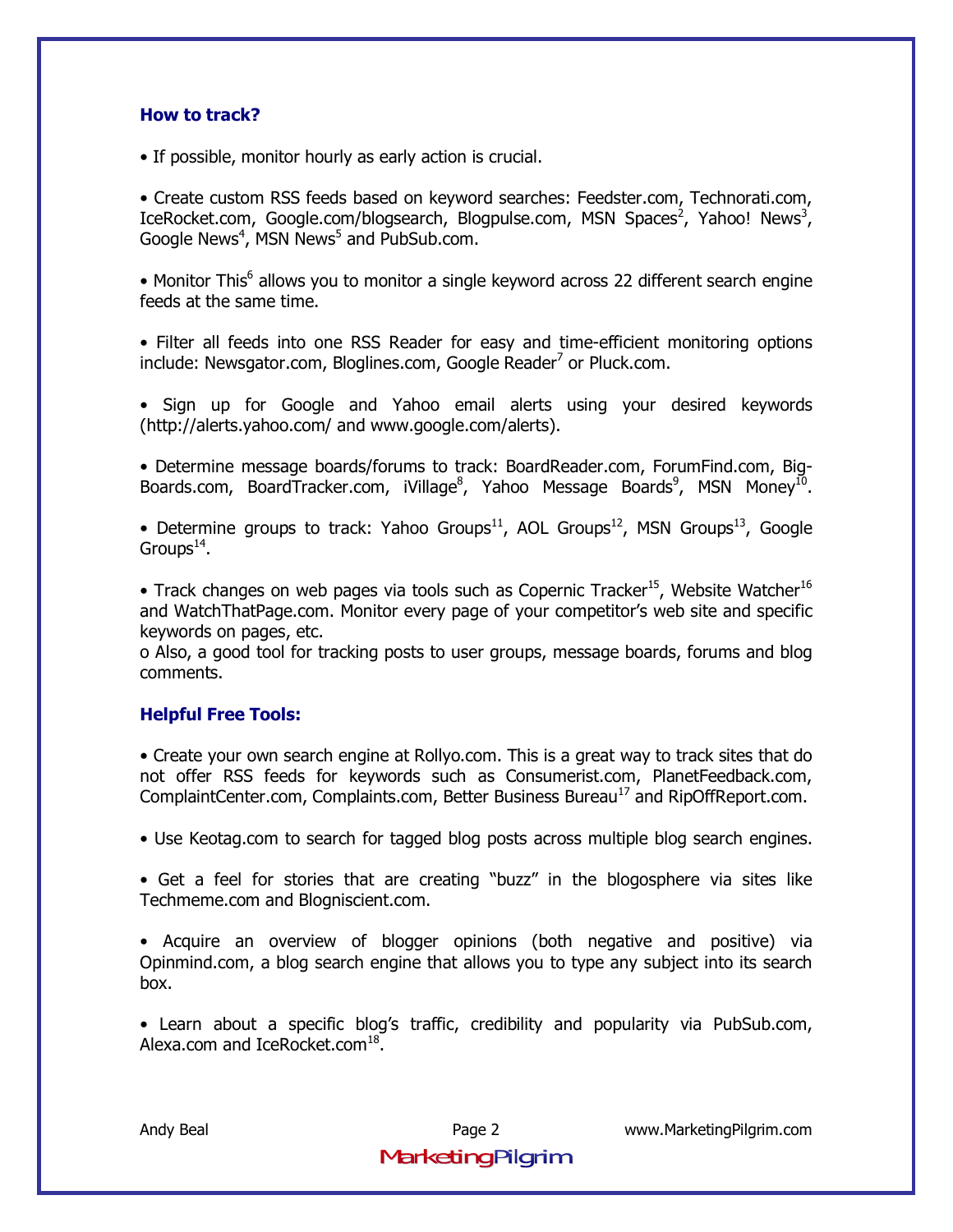• Bloginfluence.net and Socialmeter.com show you the popularity and audience-reach for any entered blog URL. Use it to get a snapshot of the credibility of any blogger discussing your company.

• Research backgrounds of bloggers, owners of forums and web site editors via domain name search tools such as DomainTools.com and BetterWhois.com.

• Get creative with the classified search engine, Oodle.com. Search for job listings in your industry, then subscribe to the RSS feed. You'll get an early alert of all the job listings your competitors' post. Now you'll know which areas of their business are expanding or get clues about potential new products, based upon who they are hiring.

• Not sure what keywords to track? Start entering your main "buzz" word at Google Suggest<sup>19</sup> and see what's most commonly searched. Or try Google Trends<sup>20</sup> for the latest search query trends.

• Want to know what the blogosphere is saying about the page you're viewing? Use the Technorati Favelet bookmark<sup>21</sup> to quickly view inbound links and posts according to Technorati. If you use Firefox, install the Blogger Web Comments extension<sup>22</sup> to see what users of Google's Blogger have to say about the page.

• Need to know what news stories influenced your company's stock price? The new Google Finance<sup>23</sup> site let's you analyze what stories appeared at any given stock price movement. Simply move the "slider", located above the stock chart, and watch the stories on the right correlate with the date and time.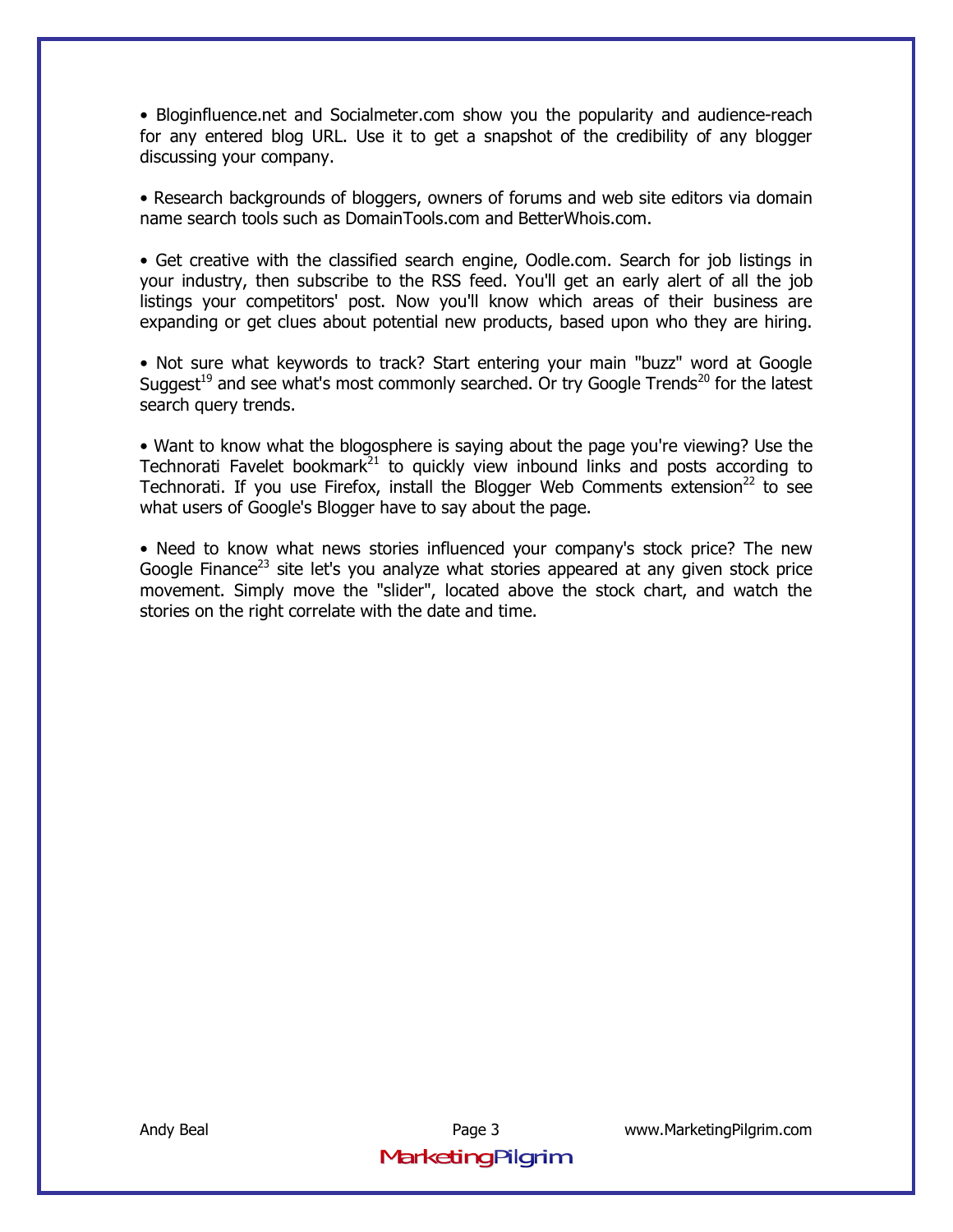## **Overall Consumer Generated Media (CGM) Tips**

• Investigate facts internally before taking action - could this be a competitor spreading rumor?

- Always take the high ground
- Be honest!
- Explain what you have done to rectify any issue

• Offer to resolve any complaints personally  $-$  have a senior-level staff member make the offer  $-$  try to continue discussion offline

• Rally friends, clients, peers and utilize your allies

• Don't create new "personas" to support your position in blogs, forums and message boards as you'll likely be caught

## **How to conduct outreach to CGM**

#### **Forums, user groups and message boards**

• Task someone in-house with joining and participating in any applicable forums or user groups.

o When trouble strikes, impact will be reduced if someone from your organization is a regular contributor (has credibility already) and can voice your companyís side of the story.

- Consider sponsoring most influential forums.
- o Less likely to see sustained criticism if you are a supporter/sponsor.
- Build alliances/partnerships with most vocal members.

Andy Beal Page 4 www.MarketingPilgrim.com MarketingPilgrim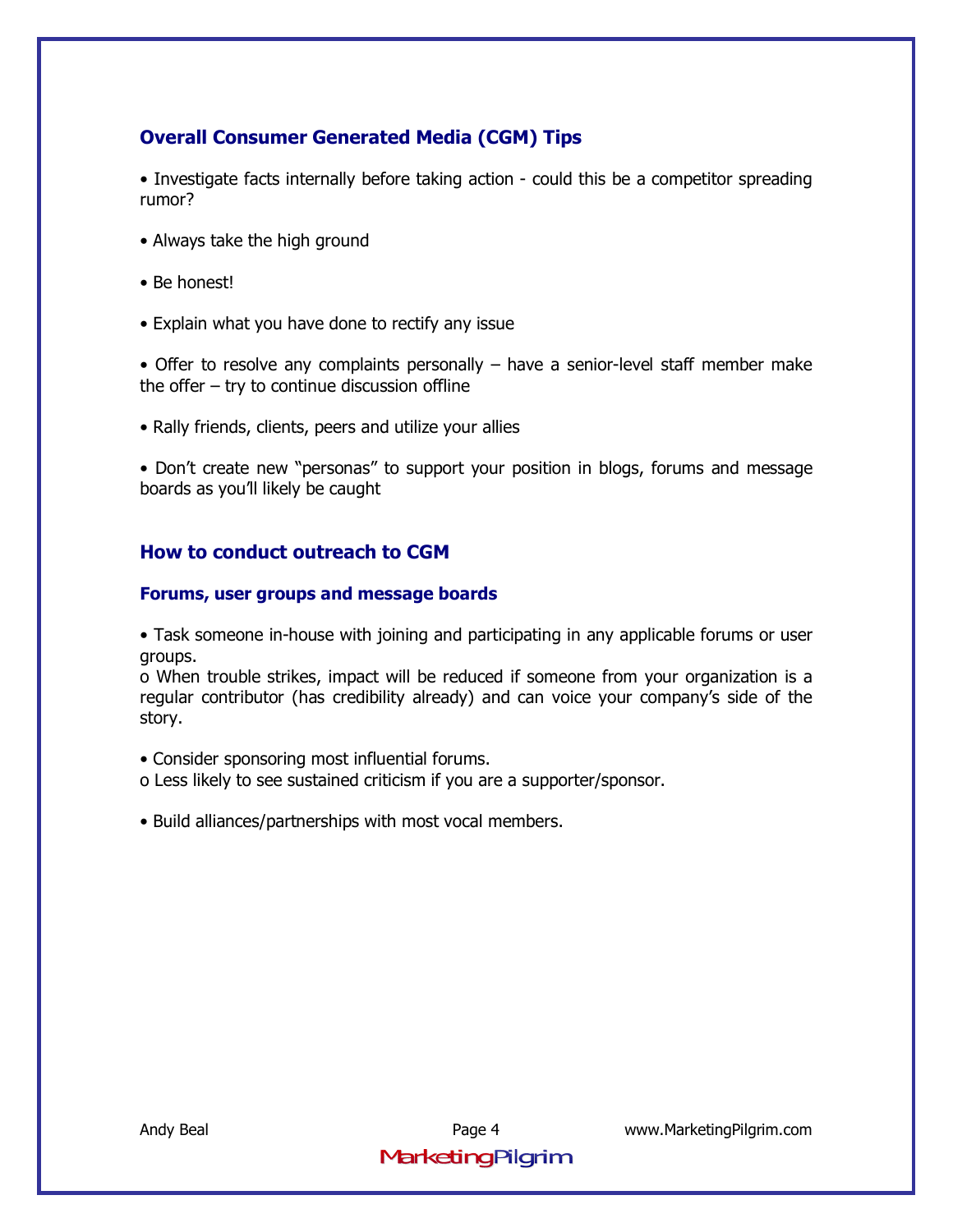## **Blogs**

• Identify the author of the blog, read their profile.

- o Who are they? Who do they work for?
- Read author's previous work to get a feel for his/her "persona."

• Understand the threat level – How respected are they? What is their audience reach?

 $\bullet$  If a blog post is factually incorrect...

o Ask for removal or retraction and send supporting evidence. o Offer to keep blogger informed of future news - Google used this on me :-). o If these outreach methods garner no response from the blog author, consider correcting the post in the comments section. This is a last resort - what you really want is correction/retraction.

• If blog post is true, but negative...

- o Send your side of the story.
- o Explain how you are addressing the situation.
- o Add comment to post.
- o Indicate your willingness to receive any email questions  $-$  take it offline.

## **Balancing Negative CGM**

- $\bullet$  If it's true...
- o Donít ignore or hide
- o Participate in the discussion and be honest
- o Add response to your web site
- o Issue statement addressing what has been done
- o Engage crisis communication expert with CGM experience

 $\bullet$  If it's not true

o Politely request blog, forum, news site owner remove or retract

o Consult a lawyer

o Contact other blog and forum owners with correct information

o Ask them to consider publishing your response

 $\alpha$  Add statement to your website  $-\omega$  work with a search engine optimization consultant to ensure all content has been optimized and will achieve top search rankings

Andy Beal Page 5 www.MarketingPilgrim.com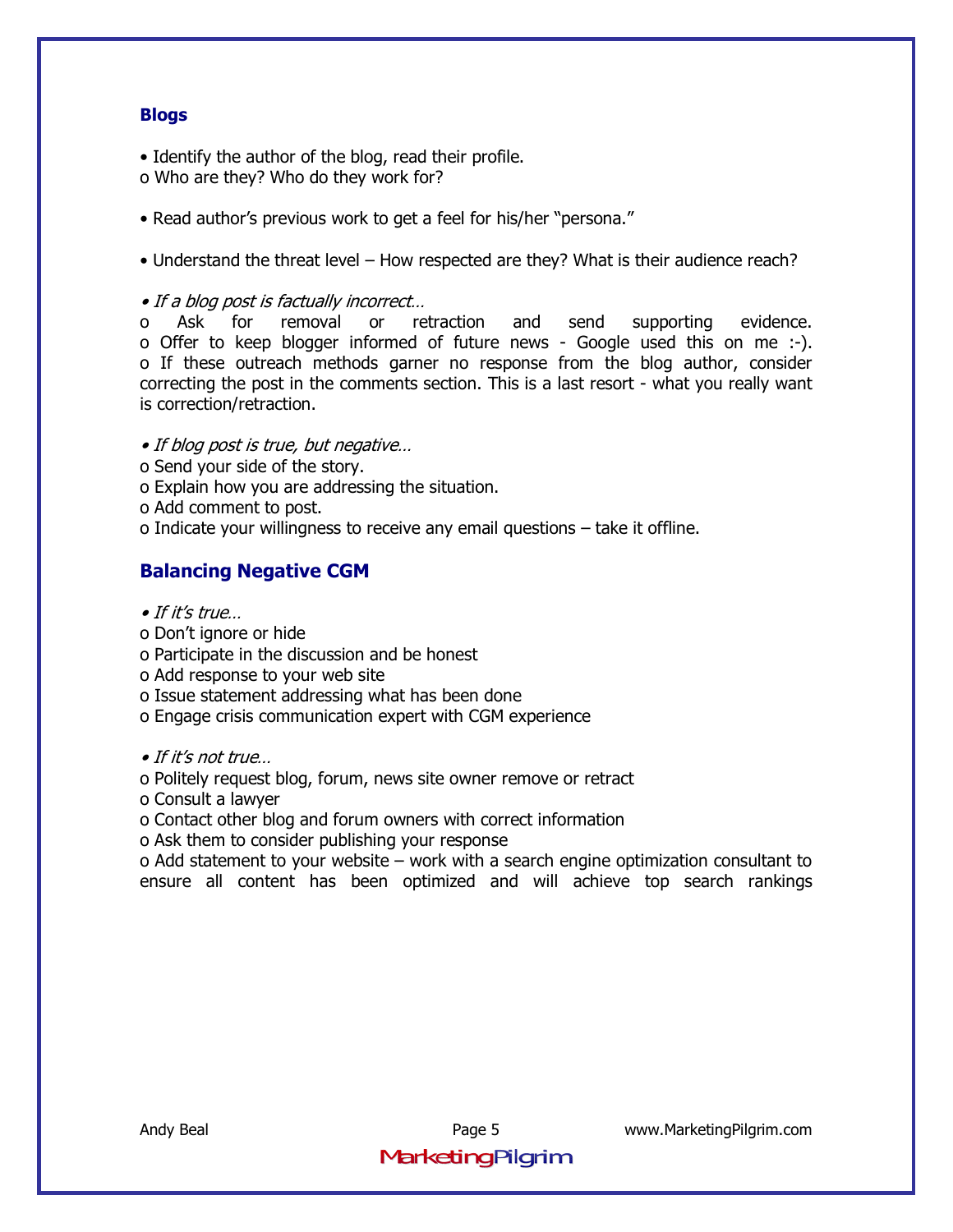## **Referenced Links**

- <sup>1.</sup> http://w.moreover.com/site/other/categories\_rss.html<br><sup>2.</sup> http://spaces.live.com/
- $\frac{\text{http://spaces.live.com/}}{\text{http://naux-xahoo.com/}}$
- $\frac{\text{http://news.yahoo.com/}}{\text{http://name.com/}}$
- $\frac{\text{http://news.google.com/}}{\text{http://coarch men.com/}}$
- $\frac{\text{http://search.msn.com/news/}}{\text{http://sln-uckan.net/froo/mon}}$
- $\frac{6.}{7}$  http://alp-uckan.net/free/monitorthis/
- $\frac{7}{8}$ . http://www.google.com/reader/view/
- 8. http://www.ivillage.com/messageboards
- $^{9}$ . http://messages.yahoo.com/<br> $^{10}$ . http://monevcentral.msp.com
- $\frac{10.}{11.}$  http://moneycentral.msn.com/community/message/default.aspx
- http://groups.yahoo.com/
- $\frac{\text{http://groups.aol.com/}}{\text{http://groups.aol.com/}}$
- $\frac{\text{http://groups.msn.com/}}{14.}$
- $14.$  http://groups.google.com/
- http://www.copernic.com/en/products/tracker/index.html
- 16.  $\frac{http://www.aignes.com/}{http://www.aignes.com/}$
- http://www.bbb.org/
- $\frac{18. \text{http://www.icerocket.com/c?p=blogtools}}{19. \text{http://www.geoocle.com/wobbn2comploto}}$
- http://www.google.com/webhp?complete=1&hl=en
- <sup>20.</sup> http://www.google.com/trends
- $\frac{21.}{12.1}$  http://www.technorati.com/members/favelets.html<br> $\frac{22.}{12.1}$  http://www.google.com/tools/firefox/webcommonte
- $\frac{22.}{ \text{http://www.google.com/tools/firefox/webcomments/}}$ <br>  $\frac{23.}{ \text{http://finznce.google.com/finance}}$
- 23. http://finance.google.com/finance